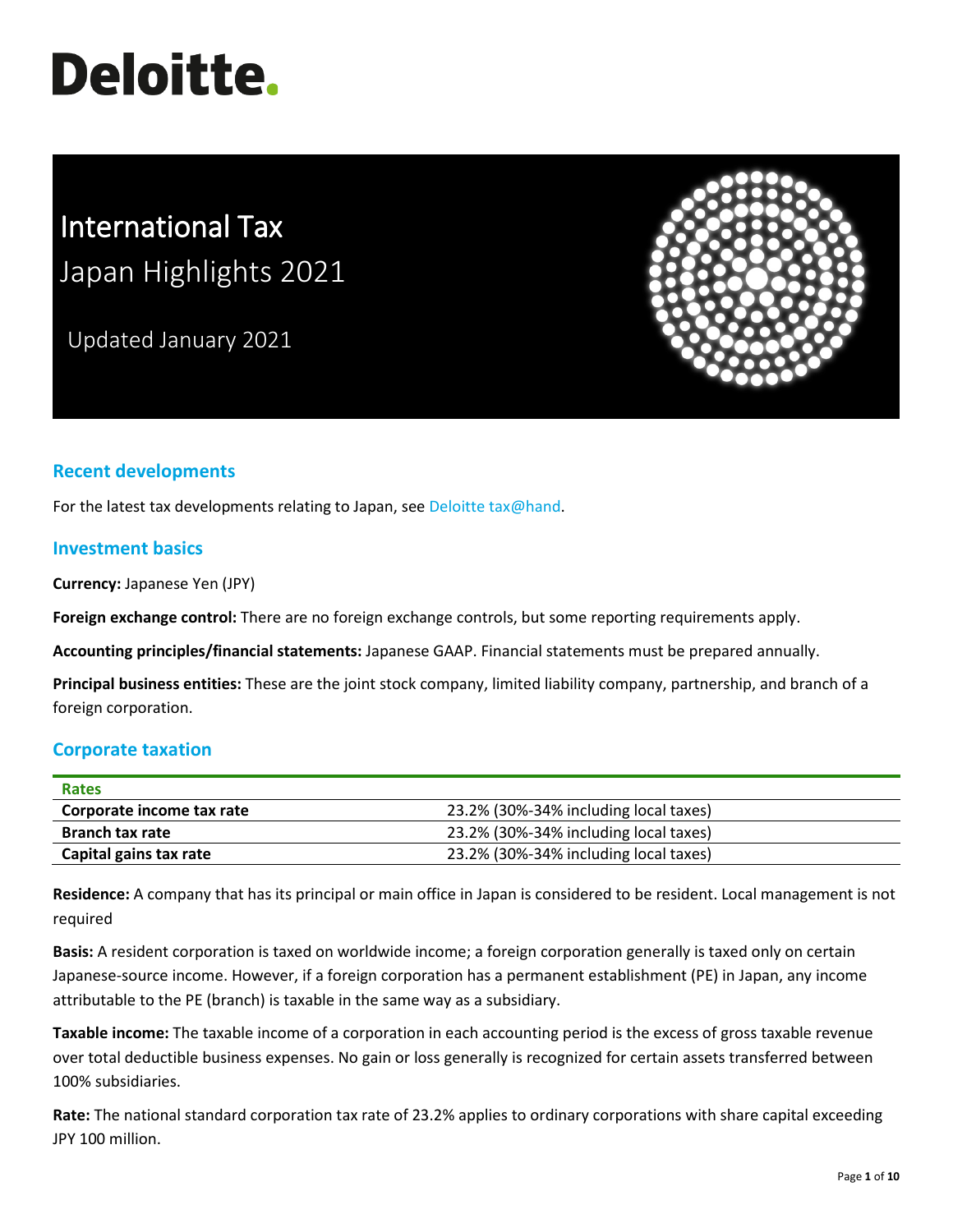Companies also must pay local inhabitants tax, which varies with the location and size of the firm. The inhabitants tax, charged by both prefectures and municipalities, comprises the corporation tax levy (levied as a percentage of national corporation tax), and a per capita levy (determined based on capital and the number of employees).

The local enterprise tax, also imposed by the prefectures, has three components: (i) progressive standard rates of up to 3.6% of taxable profits; (ii) 1.2% of a "value-added" factor; and (iii) 0.5% of share capital and capital surplus.

The effective tax rate for corporations (inclusive of the local inhabitants and enterprise taxes), based on the maximum rates applicable in Tokyo to a company whose paid-in capital is over JPY 100 million, is approximately 30%.

The corporate tax rate for a branch is the same as for a subsidiary.

**Surtax:** A 2.1% surtax applies on the withholding tax for certain Japanese-source income (see "Withholding tax," below).

**Alternative minimum tax**: There is no alternative minimum tax.

**Taxation of dividends:** Dividends received by a resident corporation from another resident corporation are excluded from taxable income for corporation tax purposes if the recipient holds 100% of the dividend-paying corporation for a certain period. If a corporation owns more than 33.3% of the shares in a dividend-paying corporation for at least six months before the date the right to receive a dividend is determined, the dividend (less the dividend-receiving resident corporation's interest expense allocated to the dividend) is excluded from taxable income. If a corporation holds 33.3% or less of the shares but more than 5% of shares or holds more than 33.3% of the shares but for less than six months before the dividend determination, 50% of the dividend is excluded from taxable income. If a corporation owns 5% or less of the shares, 20% of the dividend is excluded from taxable income. A foreign dividend exemption system exempts 95% of dividends received by a Japanese company from its qualifying shareholdings of 25% or more in foreign companies that have been held for at least six months before the dividend determination date. However, foreign dividends that are deductible in the source country are excluded from the exemption, and the full amounts of the dividends are included in taxable income.

**Capital gains:** Capital gains are taxable as ordinary income; capital losses generally are deductible.

**Losses:** Only 50% of a company's taxable income may be offset by net operating losses (NOLs). A small or medium-sized enterprise (SME) with share capital of no more than JPY 100 million is exempt from the NOL restriction, unless the SME is owned by a large corporation. NOL carryforwards may be further restricted in certain situations, including a change of ownership of more than 50% in connection with a discontinuance of an old business and commencement of a new business.

The NOL carryforward period is 10 years for NOLs incurred during fiscal years starting on or after 1 April 2018. SMEs may carry back losses for one year. In addition, as part of the government's COVID-19 relief measures, the ability to carry back losses generated between 1 February 2020 and 31 January 2022 for up to one year (two years for certain disaster losses) was expanded to include certain corporations with stated capital not exceeding JPY 1 billion, unless the corporation is owned by one or more large corporations.

**Foreign tax relief:** Foreign tax paid may be credited against Japanese tax, subject to certain limitations. An indirect foreign tax credit (deemed paid foreign tax credit) generally is unavailable.

**Participation exemption:** There is no participation exemption in respect of capital gains, but there is a 95% foreign dividend exemption (see "Taxation of dividends," above).

**Holding company regime:** There is no holding company regime.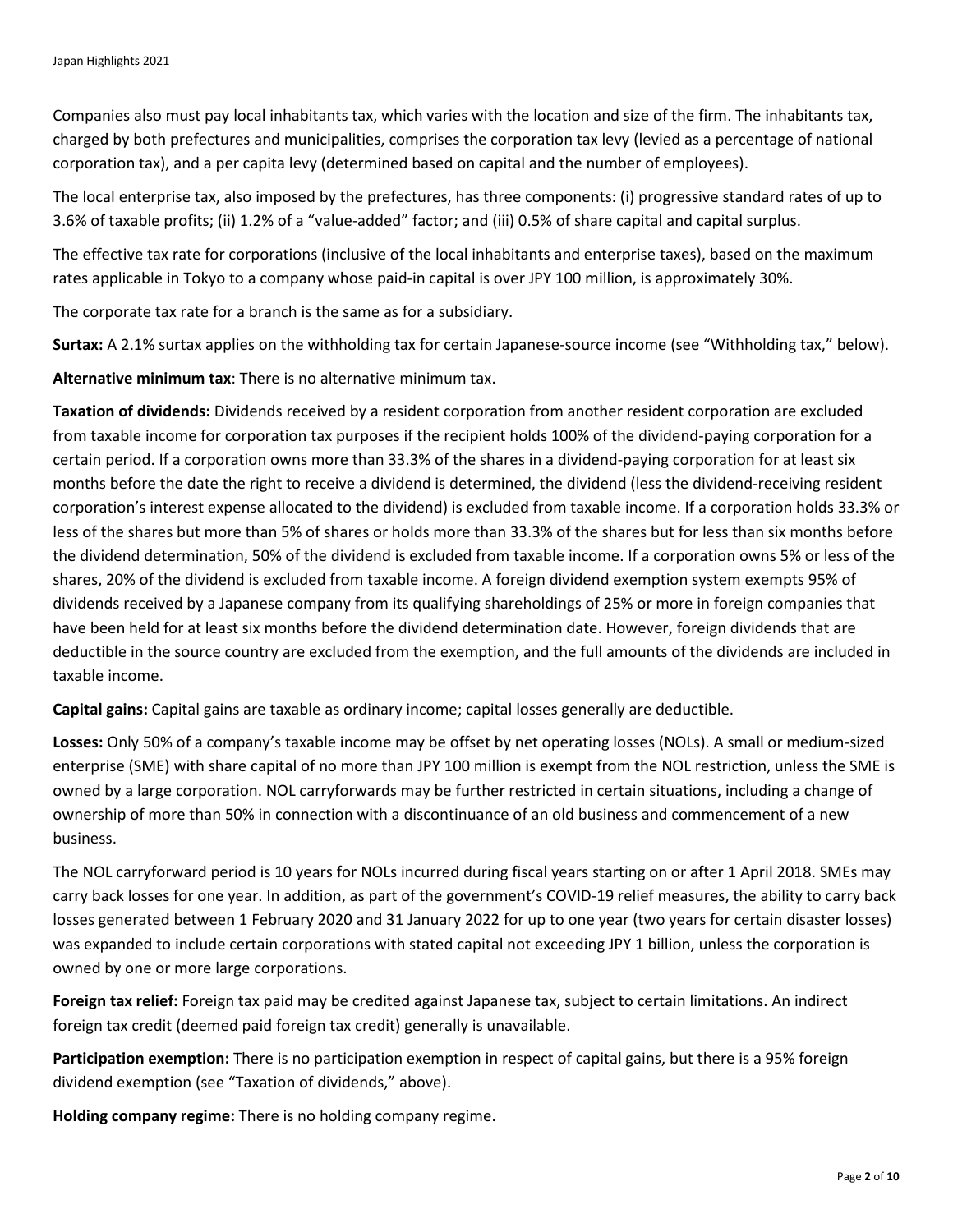**Incentives:** Various tax credits are available, including an R&D credit. Tax incentives are available for increasing wages and salaries for fiscal years that start between 1 April 2018 and 31 March 2021.

The R&D credit and certain other tax incentives are not available to large corporations that do not satisfy certain conditions for fiscal years that start between 1 April 2018 and 31 March 2021.

#### **Compliance for corporations**

**Tax year:** A corporation selects its fiscal year when it begins operations in Japan. The accounting period must not exceed 12 months. A branch's tax year generally is the same as the tax year of its head office.

**Consolidated returns:** A Japanese domestic parent corporation and its 100%-owned domestic subsidiaries may elect to file a consolidated tax return for national tax purposes only, i.e., local taxation is calculated on a stand-alone basis. Once a group has been approved for the consolidated tax regime, in principle, the group cannot voluntarily revoke this status.

Consolidated taxable income is calculated for the consolidated group as a single tax unit by aggregating the separate taxable income of each subsidiary in the group and applying necessary adjustments. The consolidated tax liability is calculated based on consolidated taxable income multiplied by the applicable tax rate, adjusted for various tax credits. The group's consolidated tax liability is allocated to the individual corporations in the group based on the taxable income or loss of each corporation.

In principle, when forming/joining the consolidated group, existing subsidiaries are subject to the mark-to-market rule and forfeiture of their existing NOLs. There are some exceptions whereby mark-to-market would not apply and a separate return limitation year rule (under which a subsidiary's NOLs incurred before joining the group can be carried forward and offset only against its own taxable income) would be available for subsidiaries held for more than five years and subsidiaries that meet certain requirements.

The current consolidated tax system will transition to a group aggregation system for fiscal years beginning on or after 1 April 2022. Group aggregation still will allow group companies to offset profits and losses, but will introduce a number of changes to the current rules. In particular, consolidated filing no longer will be available, and each group company will be required to file a separate tax return for its allocated portion of group profit/loss. In addition, certain changes will be made to the rules regarding mark-to-market and treatment of existing NOLs on formation/joining the group, which may provide an exemption in some cases.

**Filing and payment:** A corporation or a branch must file a final tax return and pay its final taxes due within two months after the close of its fiscal year. Taxes must be prepaid within two months from the end of the sixth month of the fiscal year, in an amount equal to either: (i) 50% of the tax payable on the previous year's earnings; or (ii) the actual tax liability for the first six months.

Companies may file either a "blue" or a "white" return. The blue return carries a wide range of privileges, such as deductions, including tax loss carryforwards and accelerated depreciation. To use this form, companies must apply before the beginning of the applicable fiscal year (or, for a newly formed company, before the end of the first year), and must meet certain requirements in relation to their accounting systems and recordkeeping.

**Penalties:** Various penalties are imposed on taxpayers that underreport their total tax due and that fail to submit tax payments and tax returns on a timely basis. Penalties are not deductible for Japanese tax purposes.

**Rulings:** Japan has a limited advance ruling system. Written rulings generally are available to the public, and the availability of a ruling is subject to certain restrictions (e.g., no hypothetical cases).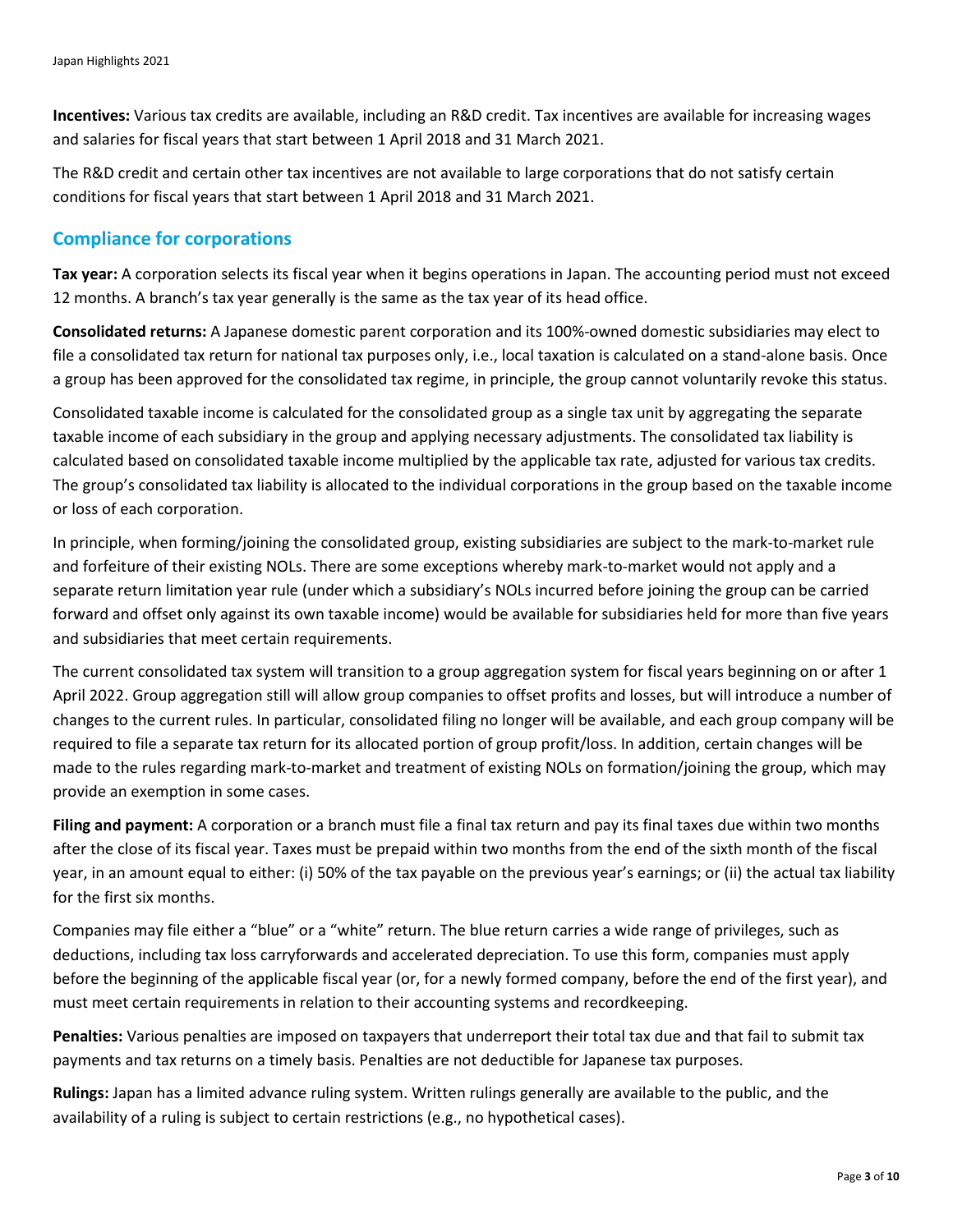### **Individual taxation**

| <b>Rates</b>               |                               |                                  |
|----------------------------|-------------------------------|----------------------------------|
| National income tax rate   | Taxable income                | Rate                             |
|                            | Up to JPY 1,950,000           | 5% (5.105% including surtax)     |
|                            | JPY 1,950,001-JPY 3,300,000   | 10% (10.21% including surtax)    |
|                            | JPY 3,300,001-JPY 6,950,000   | 20% (20.42% including surtax)    |
|                            | JPY 6,950,001-JPY 9,000,000   | 23% (23.483% including surtax)   |
|                            | JPY 9,000,001-JPY 18,000,000  | 33% (33.693% including surtax)   |
|                            | JPY 18,000,001-JPY 40,000,000 | 40% (40.84% including surtax)    |
|                            | Over JPY 40,000,000           | 45% (45.945% including surtax)   |
| Local inhabitants tax rate |                               | 10% (plus per capita levy of JPY |
|                            |                               | 4,000 and JPY 1,000 surtax)      |
| Capital gains tax rate     |                               | 15%/30% (20.315%/39.63%          |
|                            |                               | including national surtax and    |
|                            |                               | local inhabitants tax)           |

**Residence:** Permanent residents are taxed on their worldwide income. Nonpermanent residents are taxed on their Japanese-source income and on foreign-source income paid in or remitted to Japan. Nonpermanent residents also are taxable on capital gains from the sale of non-listed shares and shares acquired while resident in Japan. Nonresidents are taxed on their Japanese-source income.

**Basis:** An individual who is domiciled or who has a residence in Japan for one year or more is a resident. A non-Japanese national who has spent five years or less in Japan in the preceding 10-year period is regarded as a nonpermanent resident.

**Taxable income:** Most income, including employment income and investment income, is taxable. Specified deductions, allowances, and credits are available to reduce tax.

**Rates:** Progressive rates up to 55% (combined national and local inhabitants tax) apply. A surtax of 2.1% applies to national tax due, to help pay for recovery following the 2011 earthquake.

**Capital gains**: Capital gains from the sale of shares are subject to national income tax at 15% and local inhabitants tax at 5%. Capital gains from the sale of real property held for more than five years are subject to national income tax at 15% and local inhabitants tax at 5%, while capital gains from the sale of real property held for five years or less are subject to national income tax at 30% and local inhabitants tax at 9%. In addition, a surtax of 2.1% applies to the national tax due on capital gains, to help pay for recovery following the 2011 earthquake.

**Deductions and allowances:** Subject to certain restrictions, deductions are granted for social insurance premiums paid under Japanese government plans, life insurance premiums, earthquake insurance premiums, charitable contributions, qualifying medical expenses, etc. Personal deductions are allowed for the individual, a dependent spouse (but only to individuals whose income is less than JPY 10 million), and children aged 16 or older. Exemptions exist for the disabled and the elderly.

**Foreign tax relief:** Foreign taxes paid may be credited against the Japanese tax liability, subject to certain limitations.

#### **Compliance for individuals**

**Tax year:** The tax year is the calendar year.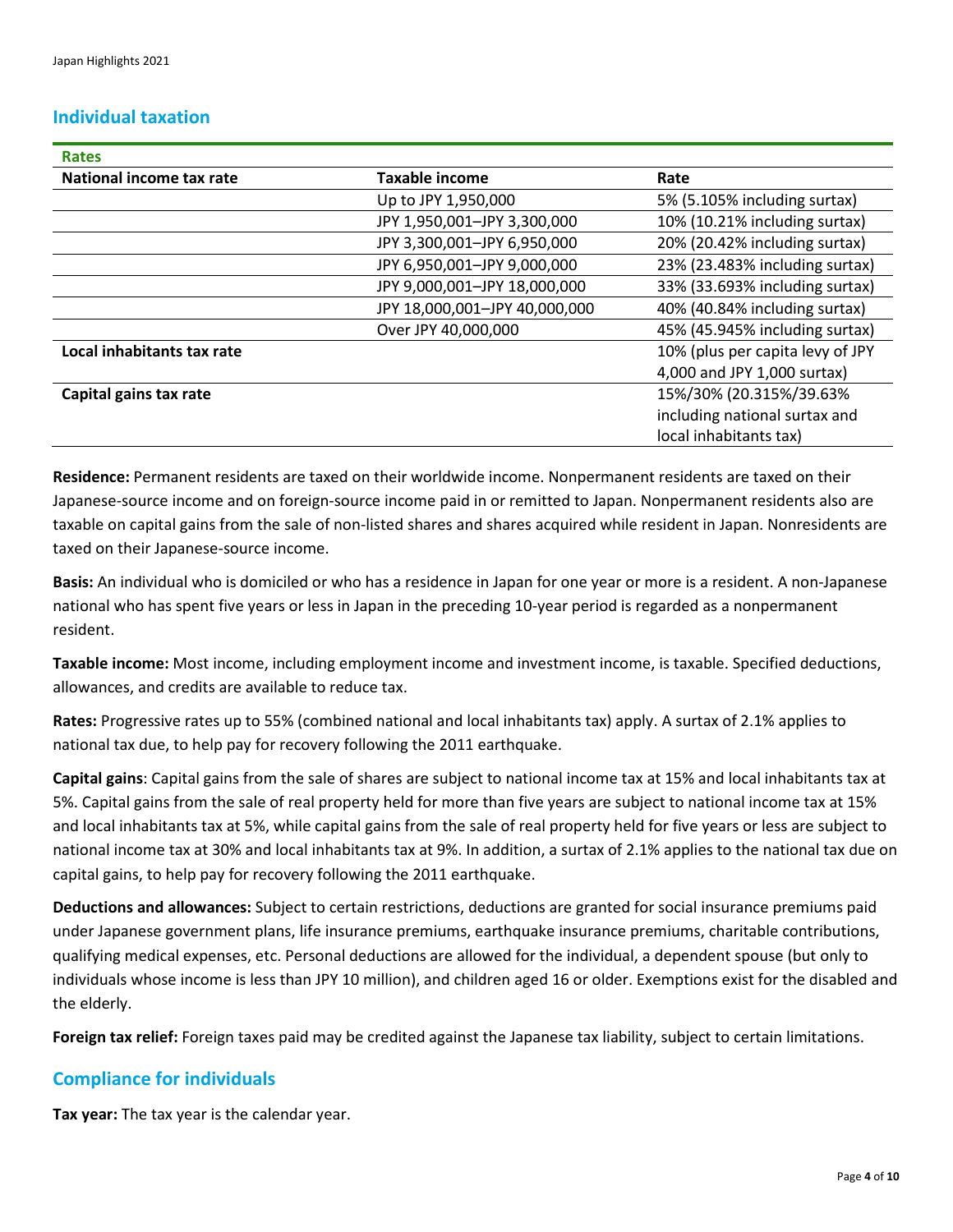**Filing status:** Joint filing is not permitted. Additionally, the tax rates are uniform and are not dependent on marital or other status.

**Filing and payment:** Tax on employment income and investment income generally is withheld at source. Income from self-employment is calculated in a similar manner as for corporations and must be self-reported.

**Penalties:** Japan imposes various penalties on taxpayers who underreport their total tax due and who fail to submit tax payments and tax returns on a timely basis. Penalties are not deductible for Japanese tax purposes.

**Rulings:** Japan has a limited advance ruling system. Written rulings generally are available to the public, and the availability of a ruling is subject to certain restrictions (e.g., no hypothetical cases).

# **Withholding tax**

| <b>Rates</b>                       |                   |                   |                     |                   |
|------------------------------------|-------------------|-------------------|---------------------|-------------------|
| <b>Type of payment</b>             | <b>Residents</b>  |                   | <b>Nonresidents</b> |                   |
|                                    | Company           | <b>Individual</b> | Company             | <b>Individual</b> |
| <b>Dividends</b>                   | 20% (20.42%       | 20% (20.42%       | 15%/20%             | 20% (20.42%       |
|                                    | including surtax) | including surtax) | (15.315%/20.42%     | including surtax) |
|                                    |                   |                   | including surtax)   |                   |
| Interest                           | 0%                | 20% (20.42%       | 15%/20%             | 20% (20.42%       |
|                                    |                   | including surtax) | (15.315%/20.42%     | including surtax) |
|                                    |                   |                   | including surtax)   |                   |
| <b>Royalties</b>                   | 0%                | 10% (10.21%       | 20% (20.42%         | 20% (20.42%       |
|                                    |                   | including surtax) | including surtax)   | including surtax) |
|                                    |                   | up to JPY 1       |                     |                   |
|                                    |                   | million/20%       |                     |                   |
|                                    |                   | (20.42% including |                     |                   |
|                                    |                   | surtax) on the    |                     |                   |
|                                    |                   | portion above JPY |                     |                   |
|                                    |                   | 1 million         |                     |                   |
| <b>Fees for technical services</b> | 0%                | 10% (10.21%       | 20% (20.42%         | 20% (20.42%       |
|                                    |                   | including surtax) | including surtax)   | including surtax) |
|                                    |                   | up to JPY 1       |                     |                   |
|                                    |                   | million/20%       |                     |                   |
|                                    |                   | (20.42% including |                     |                   |
|                                    |                   | surtax) for the   |                     |                   |
|                                    |                   | portion above JPY |                     |                   |
|                                    |                   | 1 million         |                     |                   |

**Dividends:** A 20% withholding tax generally is imposed on dividends paid to residents and nonresidents. The rate is 15% for dividends paid by a listed company to a nonresident. A 2.1% surtax increases the effective domestic rates to 20.42% and 15.315%, respectively. The rate may be reduced under a tax treaty.

**Interest:** No withholding tax is imposed on interest paid to a resident company. Interest paid on loans from resident individuals and nonresidents generally is subject to a 20% withholding tax. The rate on interest paid to a nonresident company on deposits and bonds is 15%. A 2.1% surtax increases the effective domestic rates to 20.42% and 15.315%, respectively. The rate may be reduced under a tax treaty.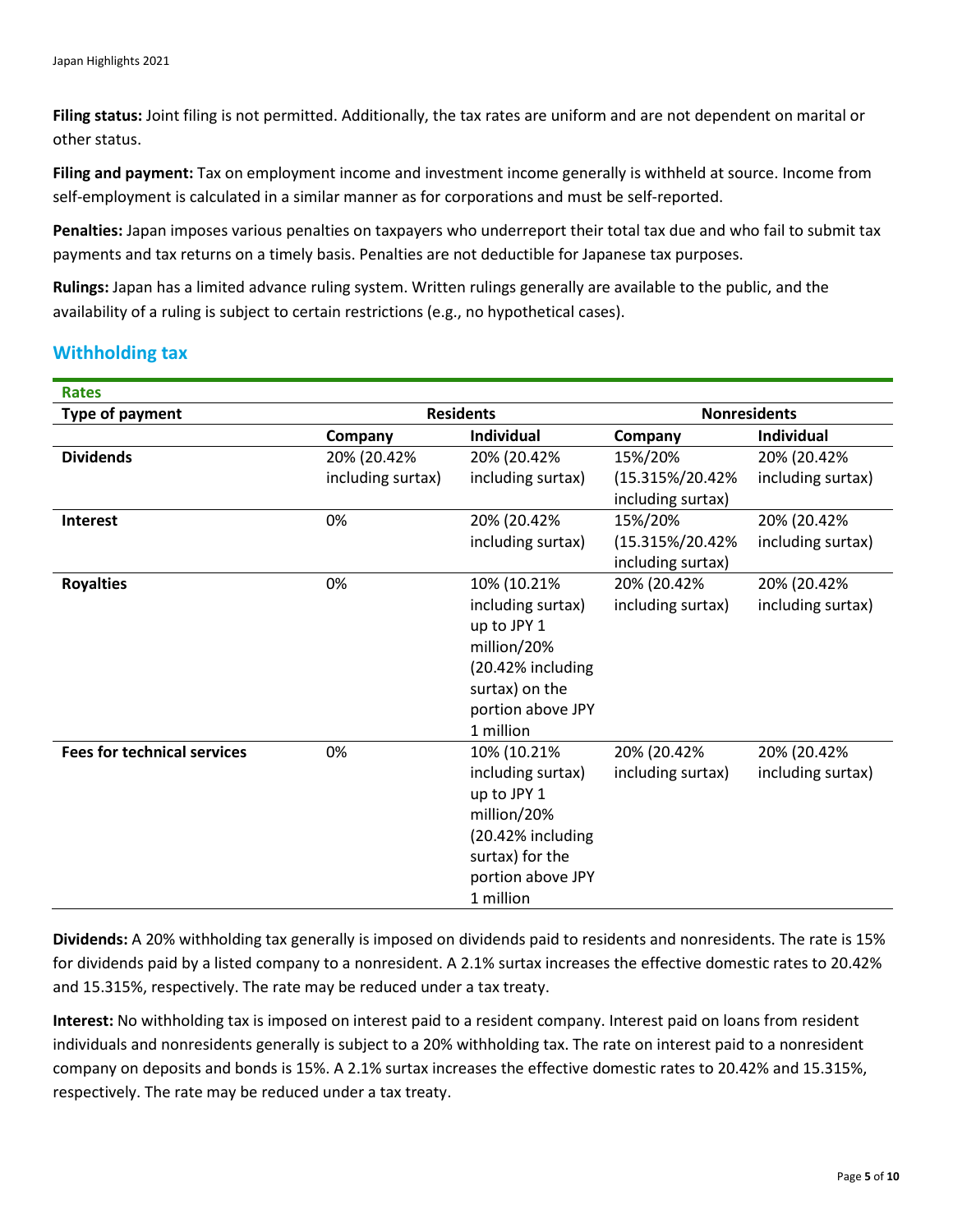**Royalties:** No withholding tax is imposed on royalties paid to a resident company. Royalties paid to nonresidents are subject to a 20% withholding tax. A 2.1% surtax increases the effective domestic rate to 20.42%. The rate may be reduced under a tax treaty. Royalties paid to resident individuals are subject to a 10% withholding tax (10.21% including surtax) on amounts of up to JPY 1 million, and 20% (20.42%) on the portion above JPY 1 million.

**Technical service fees:** No withholding tax is imposed on technical service fees paid to a resident company. Technical service fees paid to nonresidents are subject to a 20% withholding tax. A 2.1% surtax increases the effective domestic rate to 20.42%. The rate may be reduced under a tax treaty. Technical service fees paid to resident individuals are subject to a 10% withholding tax (10.21% including surtax) on amounts of up to JPY 1 million, and 20% (20.42%) on the portion above JPY 1 million.

**Branch remittance tax:** Japan does not impose a branch remittance tax.

### **Anti-avoidance rules**

**Transfer pricing:** The prices of goods and services exchanged between internationally affiliated entities must be consistent with the arm's length principle. Internationally affiliated entities are defined, among others, as those with a relationship consisting of a direct or indirect foreign shareholding of at least 50%, or a "control in substance" relationship. The burden is on the taxpayer to demonstrate that the pricing is consistent with the arm's length principle. Failure to do so may give rise to a transfer pricing adjustment, at the discretion of the tax authorities. Advance pricing agreements on the reasonableness of the taxpayer's methodology and results may be obtained from the tax authorities.

Japanese transfer pricing documentation rules follow the OECD's three-tiered approach to documentation (i.e., countryby-country (CbC) reporting, master file, and local file). The master file and "notification for ultimate parent entity" must be submitted annually for groups with prior year revenue of at least JPY 100 billion. Local file contemporaneous documentation requirements apply for intercompany transactions of at least JPY 5 billion (at least JPY 300 million for intangible related transactions). Local files must be submitted to an examiner at the latest within 45 days of a request, although the actual deadline to respond to a request is set by the examiner and may be less. Where the contemporaneous documentation thresholds are not met, local files must be submitted to an examiner at the latest within 60 days of a request, although the actual deadline to respond to a request is set by the examiner and may be less.

The statute of limitations relating to transfer pricing is seven years. Taxpayers may be requested to provide transfer pricing documentation (and supporting materials) during this period.

Hard to value intangibles (HTVI) rules apply for income years beginning on or after 1 April 2020. The HTVI rules allow the Japanese tax authorities to consider after the fact (ex-post) outcomes to make adjustments to the pricing of transactions involving HTVIs.

**Interest deduction limitations:** Japan has both thin capitalization and earnings stripping rules.

#### **Thin capitalization**

Japan's thin capitalization rules primarily restrict the deductibility of interest payable (including certain guarantee fees) by a Japanese corporation or a foreign corporation liable to pay corporation tax in Japan to its foreign controlling shareholder (or certain third parties) where the interest is not subject to Japanese tax in the hands of the recipient. A foreign controlling shareholder is defined as a foreign corporation or nonresident individual that: (i) directly or indirectly owns at least 50% of the total outstanding shares of the Japanese corporation (i.e., a parent-subsidiary relationship); (ii) is a foreign corporation in which at least 50% of the total outstanding shares are directly or indirectly owned by the same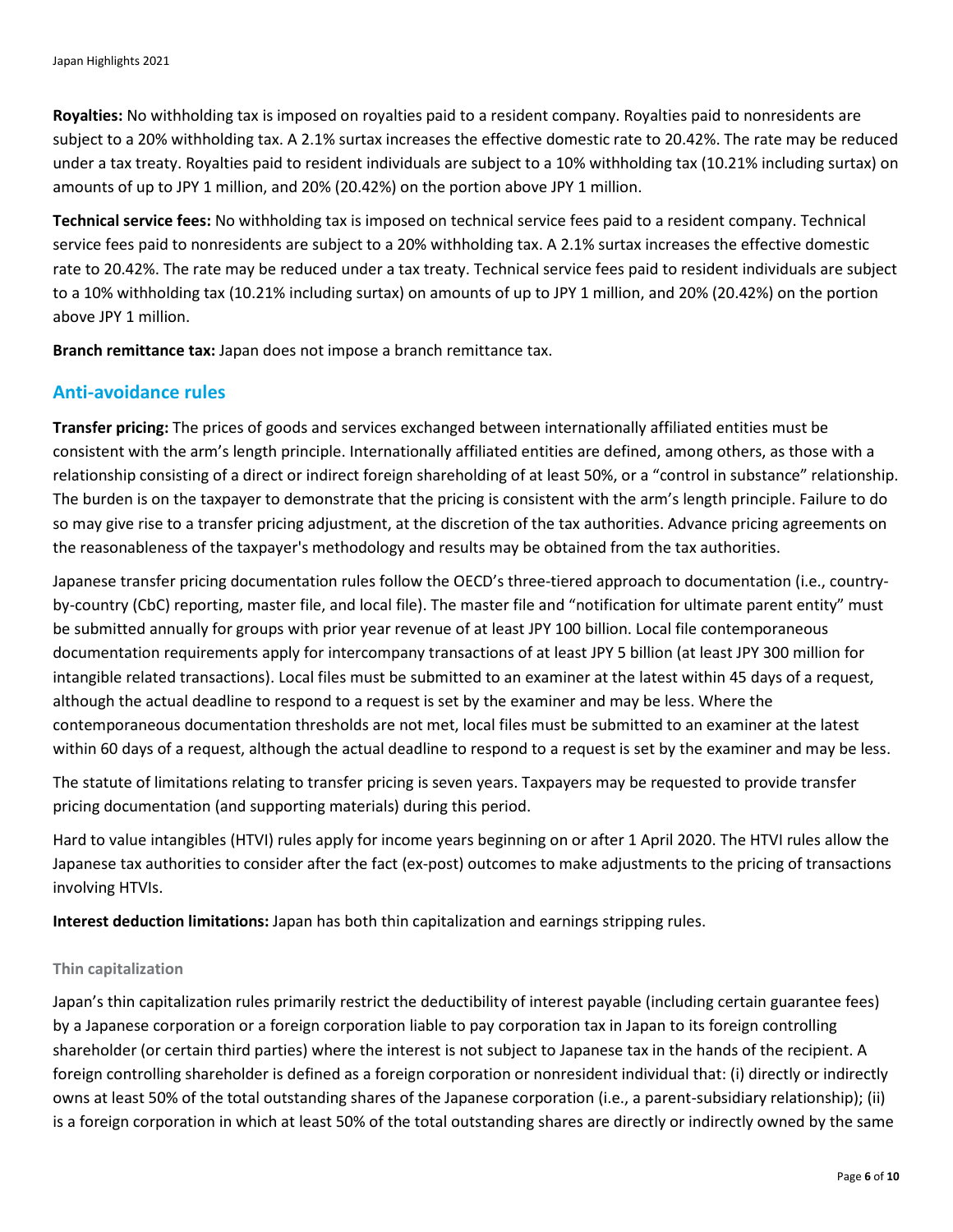shareholder that directly or indirectly owns at least 50% of the shares of the relevant Japanese entity (i.e., a brothersister relationship); or (iii) otherwise exercises control over the Japanese entity. This rule also applies to situations involving certain third parties, including situations where a third party provides a loan to the Japanese entity that is: (i) funded by a back-to-back loan arrangement with the foreign controlling shareholder; (ii) guaranteed by a foreign controlling shareholder; or (iii) based on arrangements involving bonds and certain repo transactions.

There is a debt-to-equity safe harbor ratio of 3:1 (2:1 for certain repo transactions). This effectively means that there will be a restriction only if the debt from the foreign controlling shareholder (or specified third party) exceeds three times the amount of net equity owned by the shareholder/third party, and the total debt exceeds three times the equity. In such a situation, interest expense calculated on the excess debt is nondeductible for Japanese corporate income tax purposes. If the taxpayer can demonstrate the existence of comparable Japanese corporations with a higher debt-to-equity ratio, that higher ratio may be used.

#### **Earnings stripping rules**

Where net interest payments (i.e., the amount after deducting interest income from interest expense) exceed 20% of "adjusted taxable income" in a fiscal year, the excess portion is nondeductible. Adjusted taxable income is taxable income without applying certain provisions, excluding certain items (i.e., exempt dividends), and adding back withholding tax deducted from corporation tax and certain other expenses. De minimis exceptions to the application of the earnings stripping rules exist for: (i) net interest payments to related parties not exceeding JPY 20 million; or (ii) aggregate interest payments of a Japanese group (domestic companies with a common Japanese parent holding greater than 50% direct or indirect control) that are not more than 20% of the group's adjusted income. Where both the earnings stripping and the thin capitalization rules potentially are applicable, the larger of the two possible disallowances will apply. To the extent the application of the above rules gives rise to nondeductible interest, such interest expense may be carried forward and deducted (within the limitation) against taxable income arising during the following seven fiscal years. The above rules apply for fiscal years beginning on or after 1 April 2020, with similar rules applying for fiscal years beginning prior to that date.

**Hybrids:** While Japan has a foreign dividend exemption system that exempts 95% of dividends received by a Japanese company from certain qualifying shareholdings (see "Taxation of dividends," above), foreign dividends that are deductible in the source country are fully or partially excluded from the exemption in line with OECD BEPS action 2. Similar concepts also exist for the calculation of a controlled foreign company's (CFC's) taxable profits (see "Controlled foreign companies," below).

**Economic substance requirements:** Japan has no prescribed economic substance requirements. However, if a transaction lacks substance or business purpose, general anti-avoidance rules may apply. For more detail, see "General antiavoidance rule," below.

**Controlled foreign companies:** A Japanese company that (together with associated persons) holds 10% or more of the outstanding shares of a CFC generally is taxed on its pro rata share of the CFC's taxable profits.

A CFC may include any non-Japanese company that has an effective tax rate of less than 20% and any "paper," "cash box," or "black-listed" company that has an effective tax rate of less than 30%, where the company is more than 50% "controlled," directly or indirectly, by Japanese shareholders. A CFC is considered controlled by Japanese shareholders where Japanese shareholders directly or indirectly own more than 50% of the outstanding shares or where the CFC is controlled in substance, regardless of the number of shares owned.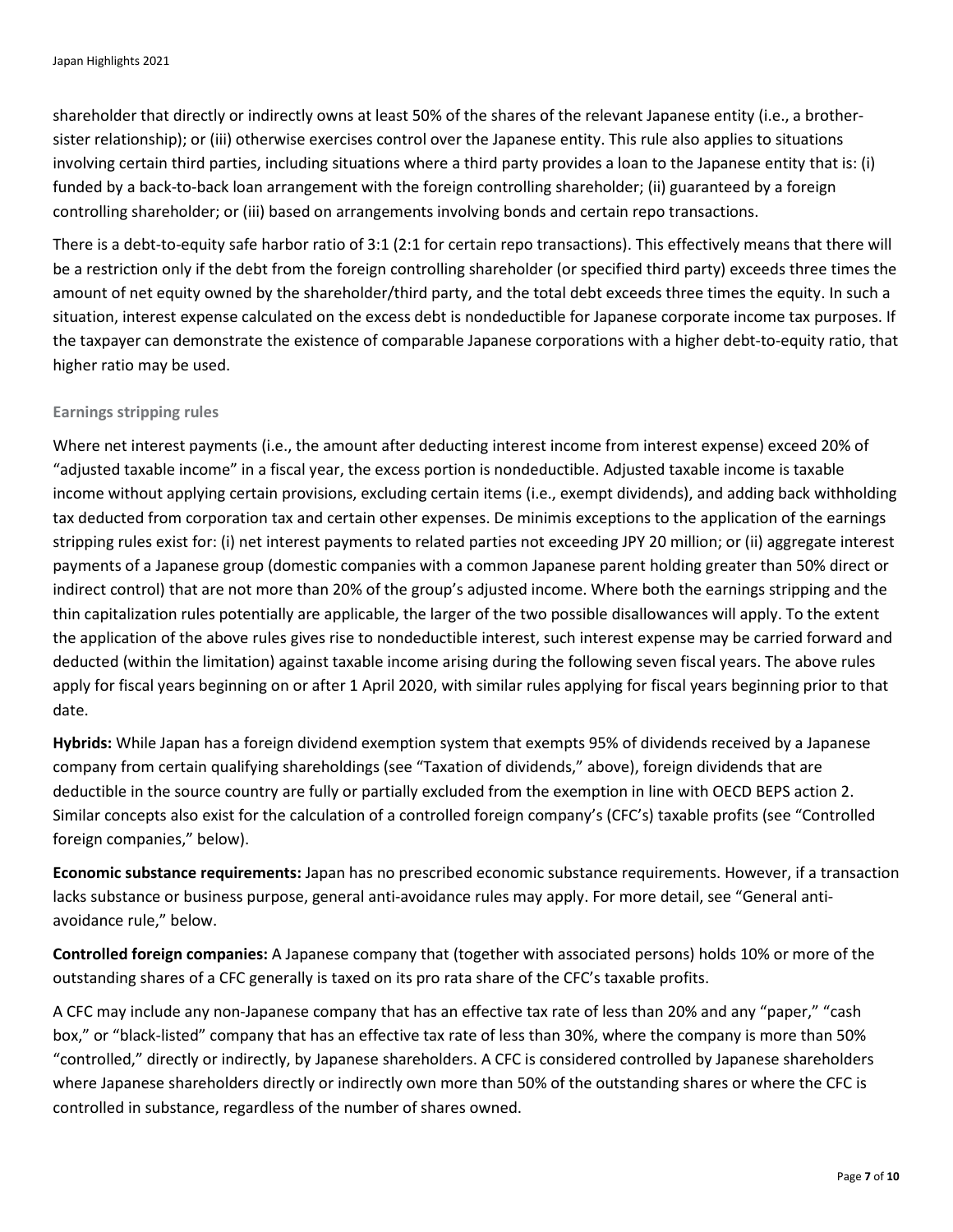The CFC rules may be waived for a foreign company with an effective tax rate of less than 20% where it has fixed facilities engaged in business in the foreign country and conducts business activities in that country. Even if a CFC satisfies these conditions, certain passive income is subject to tax in the hands of the Japanese parent company. The inclusion of taxable profits from paper, cash box, and black-listed CFCs cannot be waived.

**Disclosure requirements:** Disclosure requirements apply to the 10%-or-more shareholders of CFCs. Transactions with foreign related parties should be disclosed (on Form 17(4)) and submitted with the tax return.

**Exit tax:** Individual income tax generally is imposed on unrealized capital gains on certain financial assets at the time of a resident individual's departure from Japan, if the total value of the individual's eligible assets is JPY 100 million or more, and the individual has lived in Japan for more than five years in the last 10 years before departure. The Japan residency period under certain types of visa is excluded from the 10-year period. There is no exit tax for corporate income tax purposes.

**General anti-avoidance rule:** General anti-avoidance rules may apply in certain situations to family corporations, reorganizing corporations or their shareholders, members of a tax consolidated group, and foreign corporations with a PE Japan.

**Other:** Broadly applicable anti-avoidance rules are in place.

To prevent the creation of deductible losses through the transfer of shares in certain subsidiaries, dividends received from certain subsidiaries may result in a reduction of the tax basis in the subsidiary shares by the amount of the dividend that would be exempt from tax under a Japanese dividend exclusion rule. Certain exceptions to the rule apply for de minimis dividends, etc.

#### **Consumption tax**

| Rates                |                                                         |
|----------------------|---------------------------------------------------------|
| <b>Standard rate</b> | 10% (national tax 7.8% and local tax 2.2% combined)     |
| Reduced rate         | 0%/8% (national tax 6.24% and local tax 1.76% combined) |

**Taxable transactions:** Japanese consumption tax, similar to a European-style VAT, is levied on the supply of goods and services in Japan; the sale or lease of certain assets in Japan; the import of goods; and certain digital services provided in Japan by nonresidents.

**Rates:** The current combined national and local rate is 10% (8% for certain items) for taxable transactions, and 0% in certain circumstances (e.g., export transactions).

The reduced rate of 8% applies to food and beverages (excluding alcoholic drinks and dining out), and certain newspapers issued more than twice a week (i.e., those based on subscriptions). Consumption tax rate-qualified invoices are required, and from 1 October 2023, an EU VAT-type invoice will be required.

**Registration:** An existing company may elect to be a consumption taxpayer if taxable sales for consumption tax purposes do not exceed JPY 10 million in the "base period" (two years before the current year, or the first six months of the prior year), subject to certain other conditions. In principle, a new company with share capital of less than JPY 10 million should be automatically exempt from filing consumption tax returns until taxable sales exceed JPY 10 million in the base period, or a timely consumption taxpayer election is filed. The election is binding for a minimum of two taxable years. Other than this election, no registration procedures exist under the current consumption tax system. Currently, a status election generally must be submitted before the start of the relevant tax period, and, once made, the election will apply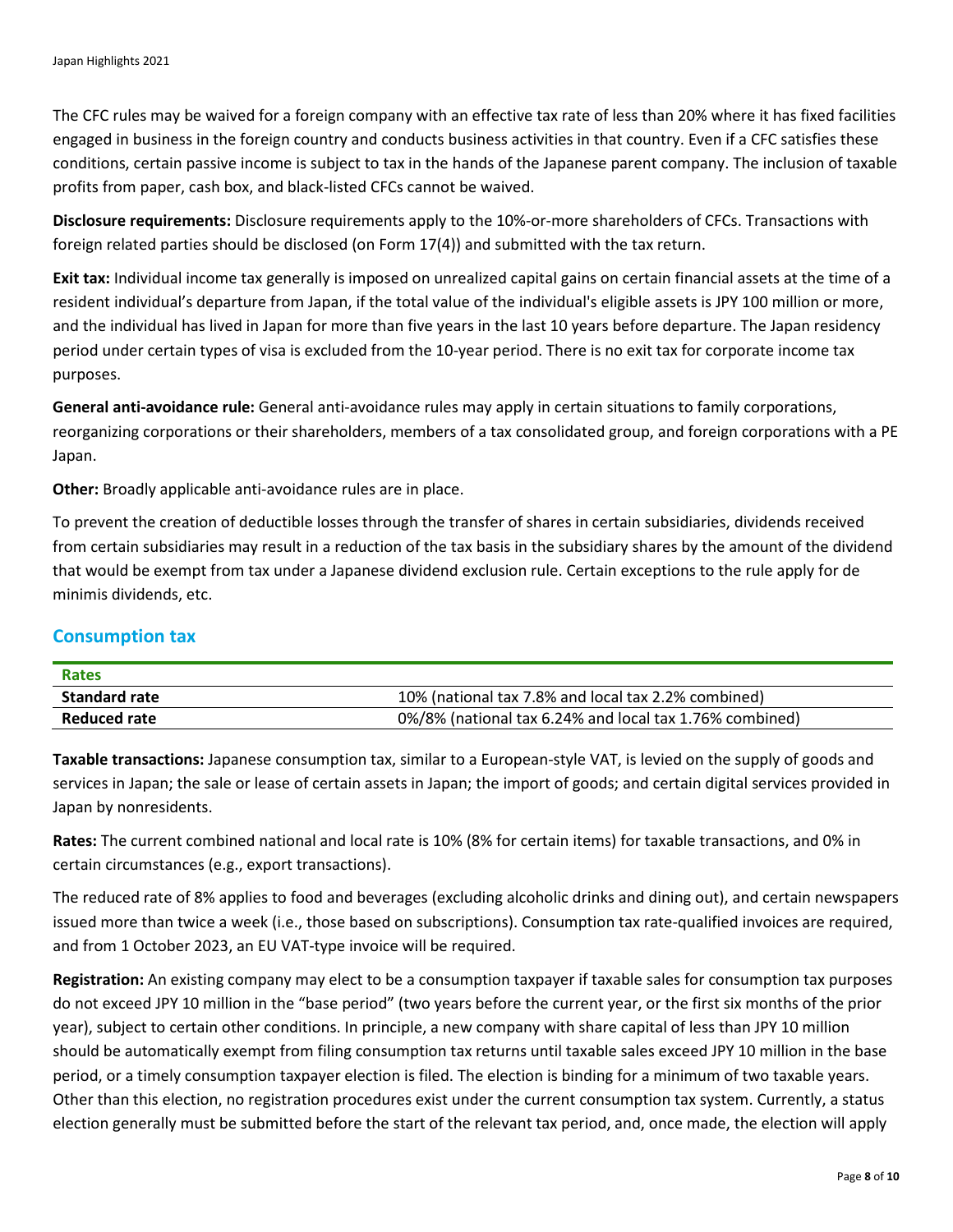for at least two years. As part of the government's COVID-19 relief measures, taxpayers meeting certain requirements may submit consumption taxpayer elections after the tax period begins and withdraw elections during the following tax period. Furthermore, certain other exceptions have been created related to the timing of submitting/withdrawing consumption taxpayer elections.

A new consumption tax system will be introduced as from 1 October 2023, and only companies that are registered with the Japanese tax office as a qualified invoice issuer business will be able to issue qualified invoices. Relevant registrations will be available beginning 1 October 2021 by filing an application form with the Japanese tax office.

**Filing and payment:** A company must file a consumption tax return and remit the applicable tax to the tax authorities if the company is a consumption taxpayer (see under "Registration," above). The frequency of remittances depends on the total consumption tax collected. The amount of creditable input consumption tax generally depends on total sales, the taxable sales ratio, and the method used. Other thresholds/tests also may be applicable.

#### **Other taxes on corporations and individuals**

Unless otherwise stated, the taxes in this section apply both to companies and individuals and are imposed at the national level.

**Social security:** The employer must withhold the employee's contribution and make its own contributions to social security tax, which has several components. The highest combined employer portion is approximately 16.242%. The highest combined employee's portion is approximately 15.28%.

**Payroll tax:** The employer must withhold national and local income tax and social security contributions at source.

**Capital duty:** Capital duty is included in the local inhabitants tax (per capita levy) and the factor-based local enterprise tax includes a levy on capital, that applies only to companies, not to individuals.

**Real property tax:** The municipal fixed assets levy is assessed at an annual rate of 1.4%. A prefectural real estate acquisitions tax of 3%-4% (generally reduced to 1.5%-2% through 31 March 2021) of the assessed value applies at the time land or buildings are acquired, and a real estate registration tax is imposed on the assessed value of real property at rates ranging from 0.4% to 2%, depending on the type of transfer.

**Transfer tax:** The transfer of certain assets is subject to stamp duty on contracts executed in Japan.

**Stamp duty:** Stamp duty of JPY 200 to JPY 600,000 is imposed on the execution of taxable documents.

**Capital acquisitions tax**: See "Real property tax," above.

**Net wealth/net worth tax:** There is no net wealth tax or net worth tax.

**Inheritance/gift tax:** Beneficiaries are subject to inheritance/gift tax at progressive rates of 10% to 55%. The scope of inheritance/gift tax depends on the domicile of the deceased/donor, the domicile of the beneficiary, the nationality of the beneficiary, and the location of the property. A beneficiary domiciled in Japan at the time of the deceased's death (regardless of nationality) is subject to inheritance tax on all assets inherited worldwide (an exception exists for beneficiaries domiciled in Japan pursuant to certain temporary visas).

**Other:** Other taxes include registration and license taxes. Share registration tax is assessed at 0.7% on the registration of new or additional share capital.